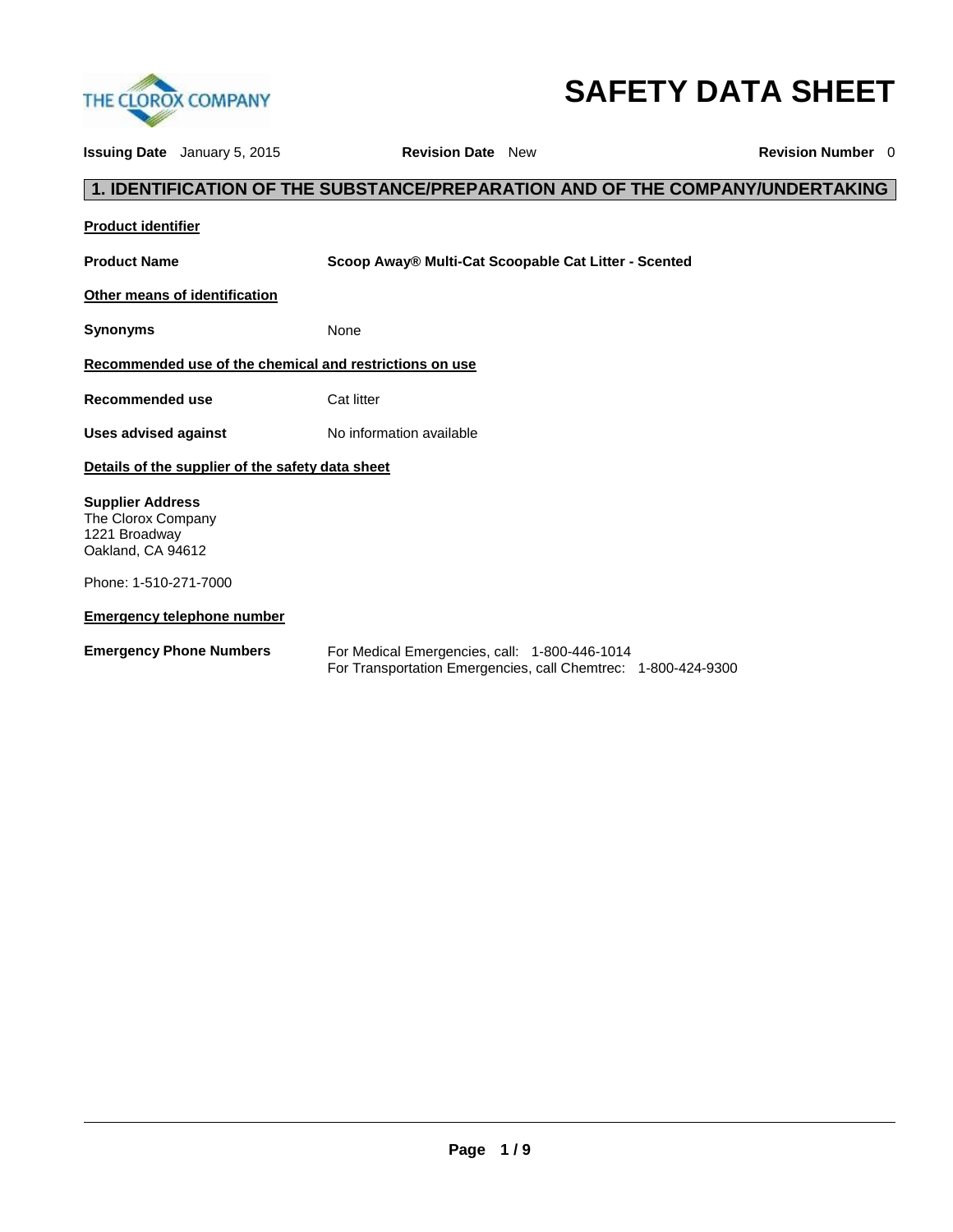# **2. HAZARDS IDENTIFICATION**

#### **Classification**

This chemical is considered hazardous by the 2012 OSHA Hazard Communication Standard (29 CFR 1910.1200).

| Carcir<br>11CII V<br>uu            | ⊇∩∩r∨ |
|------------------------------------|-------|
| Toxic<br>ictior<br>.<br>ιΟ<br>,,,, | າດກາ  |

#### **GHS Label elements, including precautionary statements**

#### **Emergency Overview**

| <b>Signal word</b>       |                                                                                      | <b>Danger</b> |                               |  |                                          |
|--------------------------|--------------------------------------------------------------------------------------|---------------|-------------------------------|--|------------------------------------------|
| <b>Hazard Statements</b> | May cause cancer (inhalation).<br>May damage fertility or the unborn child.          |               |                               |  |                                          |
|                          |                                                                                      |               |                               |  |                                          |
|                          | <b>Appearance</b> Gray and white granules<br>with purple speckles and green speckles |               | Physical State Granular solid |  | <b>Odor</b> Aromatic, floral, lemongrass |

Obtain special instructions before use. Do not handle until all safety precautions have been read and understood. Wear protective gloves, eye protection, and face protection. Do not breathe dust.

#### **Precautionary Statements - Response**

If exposed or concerned: Get medical advice.

#### **Precautionary Statements - Storage**

Store locked up.

#### **Precautionary Statements - Disposal**

Dispose of contents in accordance with all applicable federal, state, and local regulations.

#### **Hazards not otherwise classified (HNOC)**

Not applicable.

#### **Unknown Toxicity**

19% of the mixture consists of ingredients of unknown toxicity.

#### **Other information**

Cat feces can sometimes transmit a disease called toxoplasmosis. Pregnant women and immunosuppressed persons are most susceptible. Always remember to wash hands thoroughly after handling used cat litter. Unused cat litter poses no toxoplasmosis threat. Inhalation of dust may irritate respiratory tract. Do not use this product as a traction aid because product becomes slippery and slick when wet. Particles may scratch hard surfaces, such as vinyl flooring.

#### **Interactions with Other Chemicals**

None known.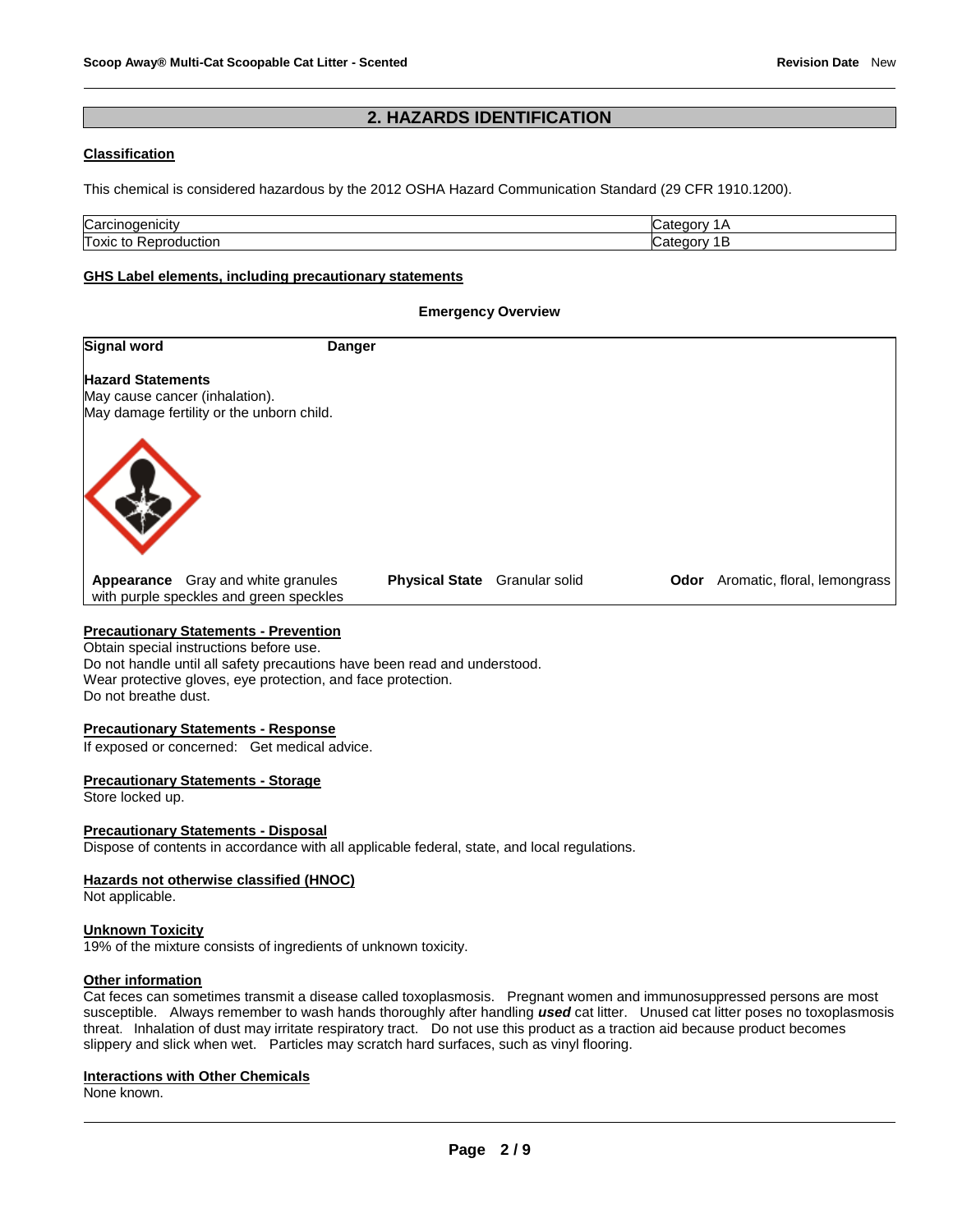#### **3. COMPOSITION/INFORMATION ON INGREDIENTS**

| <b>Chemical Name</b>            | <b>CAS-No</b> | Weight %  | <b>Trade Secret</b> |
|---------------------------------|---------------|-----------|---------------------|
| <b>Bentonite</b>                | 1302-78-9     | $70 - 90$ |                     |
| Limestone                       | 1317-65-3     | $10 - 25$ |                     |
| Crystalline silica (quartz)     | 14808-60-7    | < 6       |                     |
| Sodium tetraborate pentahydrate | 12179-04-3    | $0.1 -$   |                     |

\* The exact percentage (concentration) of composition has been withheld as a trade secret.

#### **4. FIRST AID MEASURES**

#### **First aid measures**

| <b>General Advice</b>             | Show this safety data sheet to the doctor in attendance.                                                                                                                                                                              |
|-----------------------------------|---------------------------------------------------------------------------------------------------------------------------------------------------------------------------------------------------------------------------------------|
| <b>Eye Contact</b>                | Hold eye open and rinse slowly and gently with water for 15 - 20 minutes. Remove contact<br>lenses, if present, after the first 5 minutes, then continue rinsing eye. Call a poison control<br>center or doctor for treatment advice. |
| <b>Skin Contact</b>               | Rinse skin with plenty of water. If irritation persists, call a doctor.                                                                                                                                                               |
| <b>Inhalation</b>                 | Move to fresh air. If breathing problems develop, call a doctor.                                                                                                                                                                      |
| <b>Ingestion</b>                  | Drink a glassful of water. Call a doctor or poison control center.                                                                                                                                                                    |
| <b>Protection of First-aiders</b> | Avoid contact with skin, eyes, and clothing. Use personal protective equipment as<br>required. Wear personal protective clothing (see section 8).                                                                                     |
|                                   | Most important symptoms and effects, both acute and delayed                                                                                                                                                                           |

**Most Important Symptoms and Effects**  May cause slight eye irritation. Inhalation of dust may irritate nose and throat.

#### **Indication of any immediate medical attention and special treatment needed**

#### **Notes to Physician Treat symptomatically.**

#### **5. FIRE-FIGHTING MEASURES**

#### **Suitable Extinguishing Media**

Not flammable. Use extinguishing measures that are appropriate to local circumstances and the surrounding environment.

# **Unsuitable Extinguishing Media**

None known.

#### **Specific Hazards Arising from the Chemical**

Not flammable. None known.

#### **Explosion Data**

**Sensitivity to Mechanical Impact** None.

**Sensitivity to Static Discharge Mone.** 

#### **Protective equipment and precautions for firefighters**

As in any fire, wear self-contained breathing apparatus pressure-demand, MSHA/NIOSH (approved or equivalent) and full protective gear.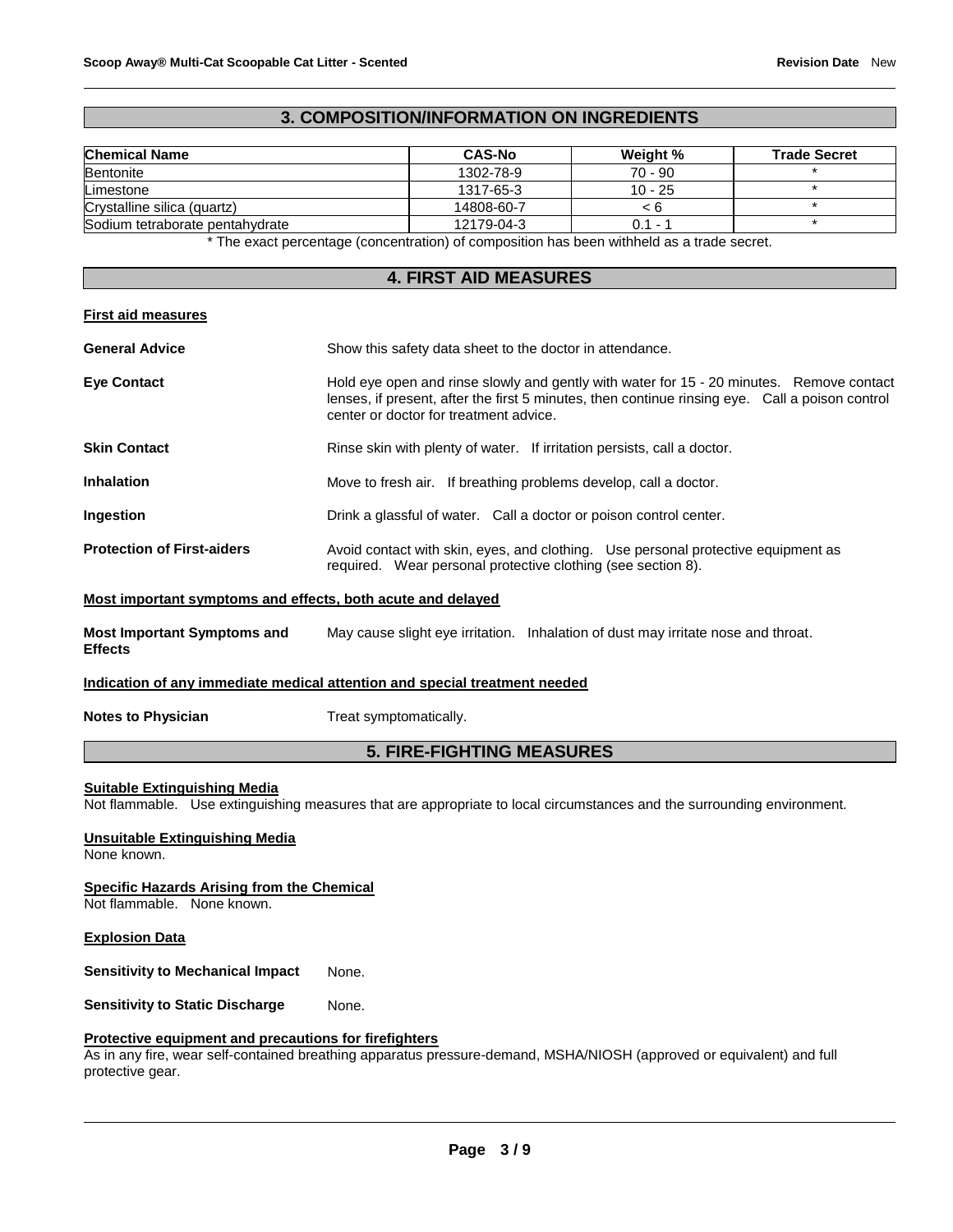### **6. ACCIDENTAL RELEASE MEASURES**

#### **Personal precautions, protective equipment and emergency procedures**

| <b>Personal Precautions</b>                          | Avoid contact with eyes, skin, and clothing. Ensure adequate ventilation. Use personal<br>protective equipment as required.                                                                                      |  |  |  |  |
|------------------------------------------------------|------------------------------------------------------------------------------------------------------------------------------------------------------------------------------------------------------------------|--|--|--|--|
| <b>Other Information</b>                             | Refer to protective measures listed in Sections 7 and 8.                                                                                                                                                         |  |  |  |  |
| <b>Environmental precautions</b>                     |                                                                                                                                                                                                                  |  |  |  |  |
| <b>Environmental Precautions</b>                     | See Section 12 for ecological Information.                                                                                                                                                                       |  |  |  |  |
| Methods and material for containment and cleaning up |                                                                                                                                                                                                                  |  |  |  |  |
| <b>Methods for Containment</b>                       | Prevent further spillage if safe to do so.                                                                                                                                                                       |  |  |  |  |
| <b>Methods for Cleaning Up</b>                       | Vacuum sweep, if possible, to avoid generating airborne dust.  Wash residual down to<br>sanitary sewer. Contact the sanitary treatment facility in advance to assure ability to<br>process washed-down material. |  |  |  |  |

# **7. HANDLING AND STORAGE**

#### **Precautions for safe handling**

Handling **Handle in accordance with good industrial hygiene and safety practice. Avoid contact with Avoid contact with** skin, eyes, and clothing. Do not eat, drink, or smoke when using this product.

#### **Conditions for safe storage, including any incompatibilities**

**Storage** Store in a dry area.

**Incompatible Products** None known.

# **8. EXPOSURE CONTROLS/PERSONAL PROTECTION**

#### **Control parameters**

#### **Exposure Guidelines**

| <b>Chemical Name</b>                          | <b>ACGIH TLV</b>                                                                                                                                                                              | <b>OSHA PEL</b>                                                                                                               | <b>NIOSH IDLH</b>                                                                               |
|-----------------------------------------------|-----------------------------------------------------------------------------------------------------------------------------------------------------------------------------------------------|-------------------------------------------------------------------------------------------------------------------------------|-------------------------------------------------------------------------------------------------|
| Bentonite<br>1302-78-9                        | None                                                                                                                                                                                          | None                                                                                                                          | None                                                                                            |
| Limestone<br>1317-65-3                        | None                                                                                                                                                                                          | TWA - 15 mg/m <sup>3</sup> (total dust)<br>TWA - 5 mg/m <sup>3</sup> (respirable fraction)                                    | TWA - 15 mg/m <sup>3</sup> (total dust)<br>TWA - 5 mg/m <sup>3</sup> (respirable dust)          |
| Crystalline silica (quartz)<br>14808-60-7     | TWA - $0.025$ mg/m <sup>3</sup><br>(respirable fraction)                                                                                                                                      | TWA - $30/(%SiO2 + 2)$ mg/m <sup>3</sup><br>(total dust)<br>TWA - $10/(%SiO2 + 2)$ mg/m <sup>3</sup><br>(respirable fraction) | IDLH - 50 mg/m <sup>3</sup> (respirable dust)<br>TWA - 0.05 mg/m <sup>3</sup> (respirable dust) |
| Sodium tetraborate pentahydrate<br>12179-04-3 | STEL - 6 mg/m <sup>3</sup><br>(inhalable fraction) <sup>a</sup><br>STEL - $2 \text{ mg/m}^3$<br>(inhalable fraction) <sup>a</sup><br><sup>a</sup> Listed under<br>borate compounds, inorganic | None                                                                                                                          | TWA - 1 mg/m <sup>3</sup>                                                                       |

*ACGIH TLV: American Conference of Governmental Industrial Hygienists - Threshold Limit Value. OSHA PEL: Occupational Safety and Health Administration - Permissible Exposure Limits. NIOSH IDLH: Immediately Dangerous to Life or Health.*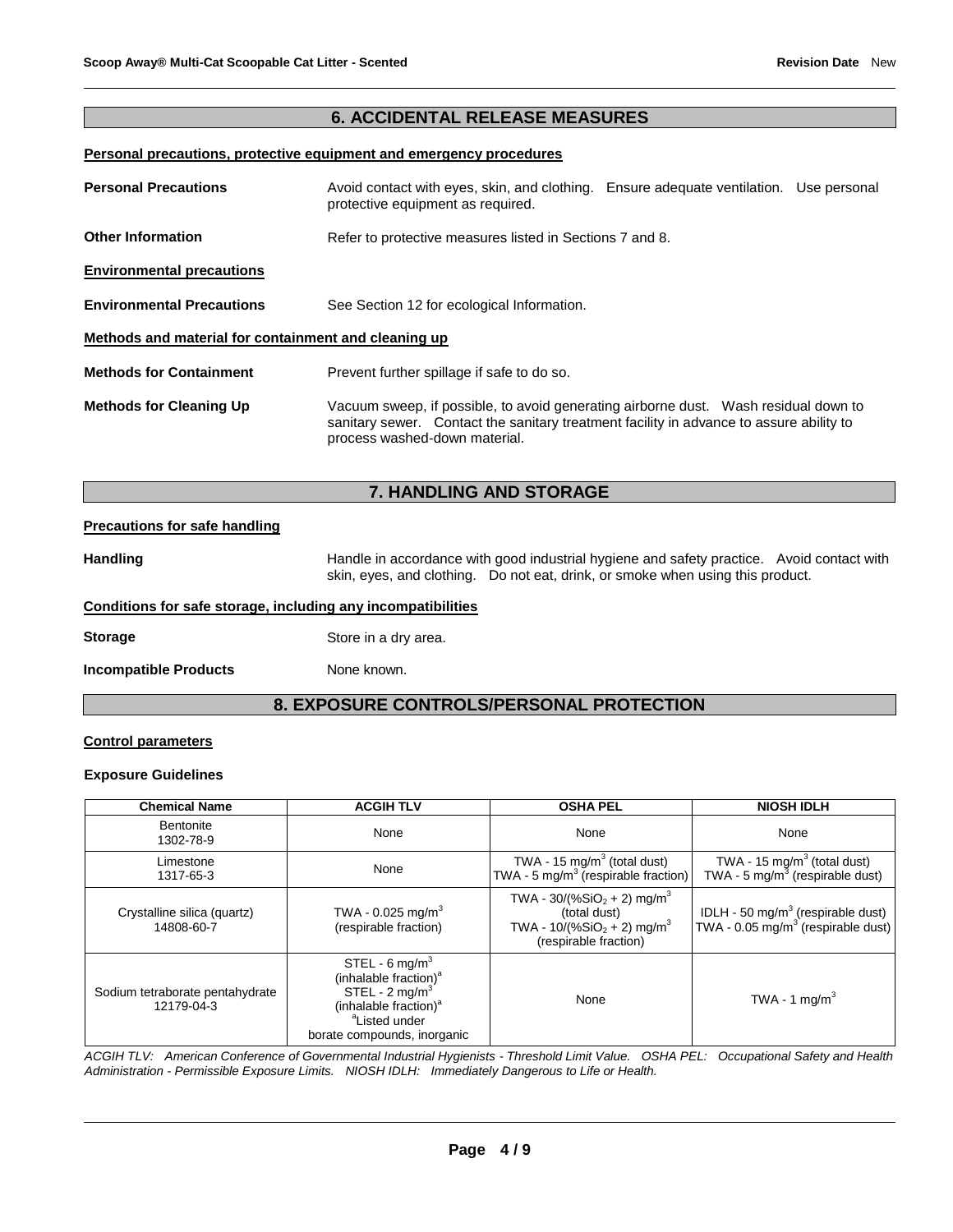# **Appropriate engineering controls**

| <b>Engineering Measures</b>                                           | Showers<br>Eyewash stations<br>Ventilation systems                                                                                                                                                                                                                                     |  |
|-----------------------------------------------------------------------|----------------------------------------------------------------------------------------------------------------------------------------------------------------------------------------------------------------------------------------------------------------------------------------|--|
| Individual protection measures, such as personal protective equipment |                                                                                                                                                                                                                                                                                        |  |
| <b>Eve/Face Protection</b>                                            | Wear safety glasses.                                                                                                                                                                                                                                                                   |  |
| <b>Skin and Body Protection</b>                                       | Wear rubber or neoprene gloves.                                                                                                                                                                                                                                                        |  |
| <b>Respiratory Protection</b>                                         | No protective equipment is needed under normal use conditions. If exposure limits are<br>exceeded or irritation is experienced, NIOSH/MSHA approved respiratory protection should<br>be worn. Respiratory protection must be provided in accordance with current local<br>regulations. |  |
| <b>Hygiene Measures</b>                                               | Handle in accordance with good industrial hygiene and safety practice.                                                                                                                                                                                                                 |  |

### **9. PHYSICAL AND CHEMICAL PROPERTIES**

### **Physical and Chemical Properties**

| <b>Physical State</b>                                   | Dry solid                           |                       |                              |
|---------------------------------------------------------|-------------------------------------|-----------------------|------------------------------|
| Appearance                                              | Granular                            | Odor                  | Aromatic, floral, lemongrass |
| Color                                                   | Gray and white granules with purple | <b>Odor Threshold</b> | No information available     |
|                                                         | speckles and green speckles         |                       |                              |
| <b>Property</b>                                         | <b>Values</b>                       | <b>Remarks/Method</b> |                              |
| рH                                                      | Not applicable                      | None known            |                              |
| Melting/freezing point                                  | No data available                   | None known            |                              |
| Boiling point / boiling range                           | No data available                   | None known            |                              |
| <b>Flash Point</b>                                      | Not flammable                       | None known            |                              |
| <b>Evaporation rate</b>                                 | No data available                   | None known            |                              |
| Flammability (solid, gas)                               | No data available                   | None known            |                              |
| <b>Flammability Limits in Air</b>                       |                                     |                       |                              |
| <b>Upper flammability limit</b>                         | No data available                   | None known            |                              |
| Lower flammability limit                                | No data available                   | None known            |                              |
| Vapor pressure                                          | No data available                   | None known            |                              |
| <b>Vapor density</b>                                    | No data available                   | None known            |                              |
| <b>Bulk density</b>                                     | $~1.1$ g/cm <sup>3</sup>            | None known            |                              |
| <b>Water Solubility</b>                                 | Insoluble in water                  | None known            |                              |
| Solubility in other solvents                            | No data available                   | None known            |                              |
| Partition coefficient: n-octanol/waterNo data available |                                     | None known            |                              |
| <b>Autoignition temperature</b>                         | No data available                   | None known            |                              |
| <b>Decomposition temperature</b>                        | No data available                   | None known            |                              |
| <b>Kinematic viscosity</b>                              | No data available                   | None known            |                              |
| <b>Dynamic viscosity</b>                                | No data available                   | None known            |                              |
| <b>Explosive Properties</b>                             | Not explosive                       |                       |                              |
| <b>Oxidizing Properties</b>                             | No data available                   |                       |                              |
| <b>Other Information</b>                                |                                     |                       |                              |
| <b>Softening Point</b>                                  | No data available                   |                       |                              |
| <b>VOC Content (%)</b>                                  | No data available                   |                       |                              |
| <b>Particle Size</b>                                    | No data available                   |                       |                              |
| <b>Particle Size Distribution</b>                       | No data available                   |                       |                              |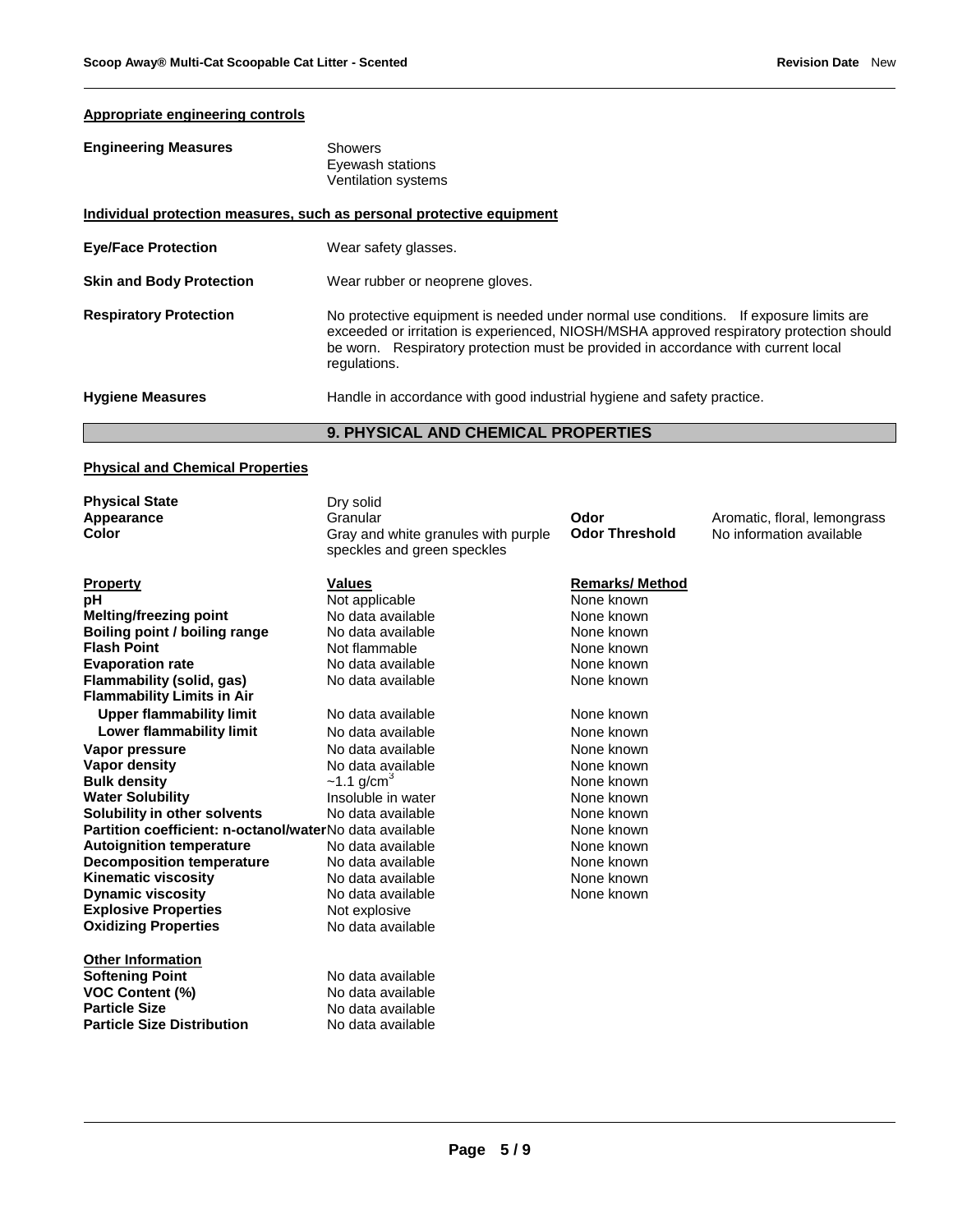# **10. STABILITY AND REACTIVITY**

#### **Reactivity**

None known.

#### **Chemical stability**

Stable under recommended storage conditions.

#### **Possibility of Hazardous Reactions**

None under normal processing.

#### **Conditions to avoid**

None known.

# **Incompatible materials**

None known.

#### **Hazardous Decomposition Products**

None known.

# **11. TOXICOLOGICAL INFORMATION**

#### **Information on likely routes of exposure**

#### **Product Information** .

| <b>Inhalation</b>   | Inhalation may irritate respiratory tract. |
|---------------------|--------------------------------------------|
| <b>Eye Contact</b>  | Dust may cause temporary eye irritation.   |
| <b>Skin Contact</b> | Minor or no effects expected.              |
| Ingestion           | Minor or no effects expected.              |

#### **Component Information**

| Chemical Name                                 | LD50 Oral        | LD50 Dermal              | <b>LC50 Inhalation</b> |
|-----------------------------------------------|------------------|--------------------------|------------------------|
| Bentonite<br>1302-78-9                        | $>5$ g/kg (Rat)  | $\overline{\phantom{0}}$ | $\blacksquare$         |
| Quartz<br>14808-60-7                          | $0.5$ g/kg (Rat) |                          |                        |
| Sodium tetraborate pentahydrate<br>12179-04-3 | 2.4 g/kg (Rat)   | >2 g/kg (Rabbit)         | -                      |

#### **Information on toxicological effects**

**Symptoms** May cause redness and tearing of the eyes. Inhalation may irritate respiratory tract.

# **Delayed and immediate effects as well as chronic effects from short and long-term exposure**

**Sensitization No information available.** 

#### **Mutagenic Effects No information available.**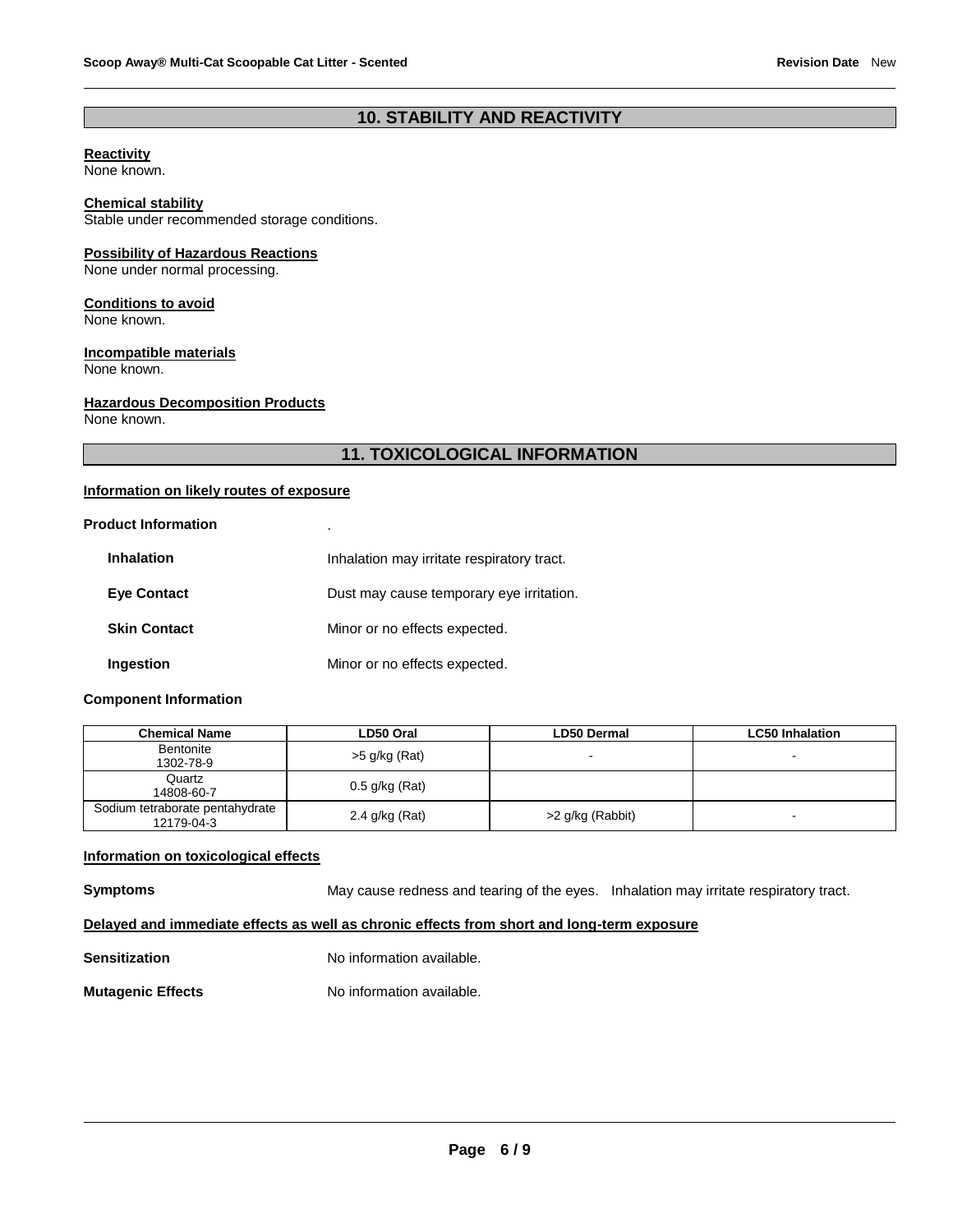**Carcinogenicity** The table below indicates whether each agency has listed any ingredient as a carcinogen.

| <b>Chemical Name</b>                                                                                                | <b>ACGIH</b>                                                       | <b>IARC</b>                                                                          | <b>NTP</b>                                                                           | <b>OSHA</b> |  |
|---------------------------------------------------------------------------------------------------------------------|--------------------------------------------------------------------|--------------------------------------------------------------------------------------|--------------------------------------------------------------------------------------|-------------|--|
| Crystalline silica (quartz)<br>14808-60-7                                                                           | A2                                                                 | Group 1                                                                              | Known                                                                                | X           |  |
|                                                                                                                     | ACGIH: (American Conference of Governmental Industrial Hygienists) |                                                                                      |                                                                                      |             |  |
| A2 - Suspected Human Carcinogen<br><b>IARC: (International Agency for Research on Cancer)</b>                       |                                                                    |                                                                                      |                                                                                      |             |  |
| Group 1 - Carcinogenic to Humans                                                                                    |                                                                    |                                                                                      |                                                                                      |             |  |
| <b>NTP: (National Toxicology Program)</b>                                                                           |                                                                    |                                                                                      |                                                                                      |             |  |
| Known - Known Carcinogen                                                                                            |                                                                    |                                                                                      |                                                                                      |             |  |
|                                                                                                                     | <b>OSHA: (Occupational Safety &amp; Health Administration)</b>     |                                                                                      |                                                                                      |             |  |
| X - Present                                                                                                         |                                                                    |                                                                                      |                                                                                      |             |  |
| <b>Reproductive Toxicity</b><br>Contains a known or suspected reproductive toxin (sodium tetraborate pentahydrate). |                                                                    |                                                                                      |                                                                                      |             |  |
| STOT - single exposure                                                                                              | No information available.                                          |                                                                                      |                                                                                      |             |  |
| <b>STOT - repeated exposure</b>                                                                                     | No information available.                                          |                                                                                      |                                                                                      |             |  |
| <b>Chronic Toxicity</b>                                                                                             |                                                                    |                                                                                      | Contains a known or suspected carcinogen. Contains a known or suspected reproductive |             |  |
|                                                                                                                     |                                                                    | toxin. Possible risk of irreversible effects. Bentonite contains naturally occurring |                                                                                      |             |  |
| crystalline silica. Crystalline silica (quartz) has been classified by the International Agency                     |                                                                    |                                                                                      |                                                                                      |             |  |
|                                                                                                                     |                                                                    |                                                                                      | for Research on Cancer (IARC) as a known human carcinogen (Group 1).                 |             |  |
| <b>Target Organ Effects</b>                                                                                         |                                                                    |                                                                                      | Respiratory system, reproductive system, respiratory system, eyes.                   |             |  |
| <b>Aspiration Hazard</b>                                                                                            | Not an aspiration hazard.                                          |                                                                                      |                                                                                      |             |  |

#### **Numerical measures of toxicity - Product Information**

**The following values are calculated based on chapter 3.1 of the GHS document** No information available.

# **12. ECOLOGICAL INFORMATION**

#### **Ecotoxicity**

The environmental impact of this product has not been fully investigated.

#### **Persistence and Degradability**

No information available.

#### **Bioaccumulation**

No information available.

#### **Other adverse effects**

Used cat litter is not recommended for use in the garden.

**13. DISPOSAL CONSIDERATIONS**

#### **Disposal methods**

Reclaim, if possible, since material may be used as an absorbent for liquid spills. Dispose of in accordance with all applicable federal, state, and local regulations.

#### **Contaminated Packaging**

Dispose of in accordance with all applicable federal, state, and local regulations.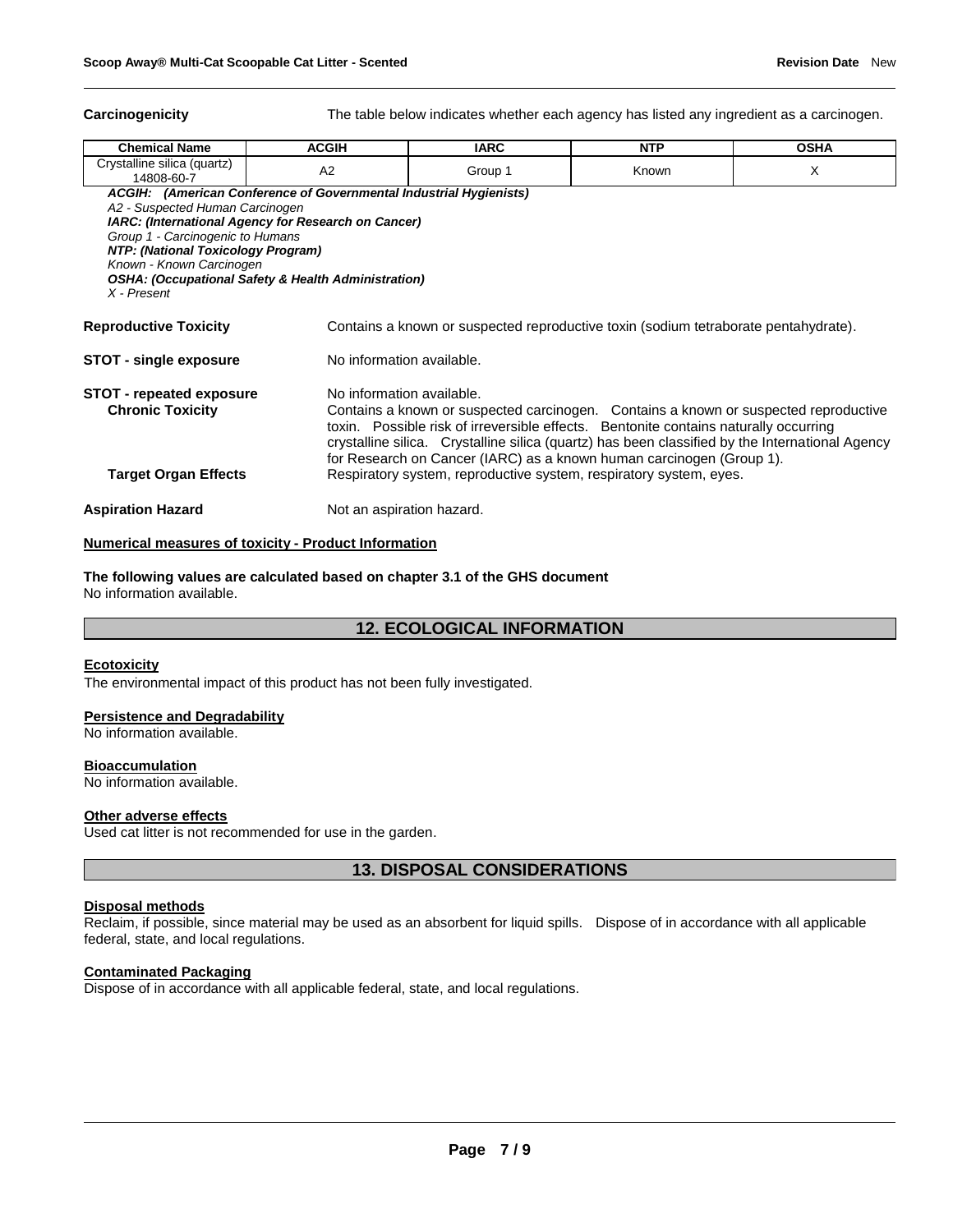| <b>14. TRANSPORT INFORMATION</b>  |                |  |  |  |
|-----------------------------------|----------------|--|--|--|
| <b>DOT</b>                        | Not regulated. |  |  |  |
| <b>TDG</b>                        | Not regulated. |  |  |  |
| <b>ICAO</b>                       | Not regulated. |  |  |  |
| <b>IATA</b>                       | Not regulated. |  |  |  |
| <b>IMDG/IMO</b>                   | Not regulated. |  |  |  |
| <b>15. REGULATORY INFORMATION</b> |                |  |  |  |

#### **Chemical Inventories**

| <b>TSCA</b>     | All components of this product are either on the TSCA 8(b) Inventory or otherwise exempt |
|-----------------|------------------------------------------------------------------------------------------|
|                 | from listing.                                                                            |
| <b>DSL/NDSL</b> | All components are on the DSL or NDSL.                                                   |

**TSCA** - United States Toxic Substances Control Act Section 8(b) Inventory **DSL/NDSL** - Canadian Domestic Substances List/Non-Domestic Substances List

#### **U.S. Federal Regulations**

#### **SARA 313**

Section 313 of Title III of the Superfund Amendments and Reauthorization Act of 1986 (SARA). This product does not contain any chemicals which are subject to the reporting requirements of the Act and Title 40 of the Code of Federal Regulations, Part 372

|  |  |  | <b>SARA 311/312 Hazard Categories</b> |
|--|--|--|---------------------------------------|
|--|--|--|---------------------------------------|

| <b>Acute Health Hazard</b>               | Yes. |
|------------------------------------------|------|
| <b>Chronic Health Hazard</b>             | Yes  |
| <b>Fire Hazard</b>                       | N٥   |
| <b>Sudden Release of Pressure Hazard</b> | N٥   |
| <b>Reactive Hazard</b>                   | N٥   |

#### **Clean Water Act**

This product does not contain any substances that are regulated pollutants pursuant to the Clean Water Act (40 CFR 122.21 and 40 CFR 122.42)

#### **CERCLA**

.

This material, as supplied, does not contain any substances regulated as hazardous substances under the Comprehensive Environmental Response Compensation and Liability Act (CERCLA) (40 CFR 302) or the Superfund Amendments and Reauthorization Act (SARA) (40 CFR 355). There may be specific reporting requirements at the local, regional, or state level pertaining to releases of this material.

#### **US State Regulations**

#### **California Proposition 65**

This product contains the following Proposition 65 chemical.

| .<br>⊺Name<br>mıca.<br>                                                                      | <br><b>Proposition 65</b><br>California |
|----------------------------------------------------------------------------------------------|-----------------------------------------|
| <br>irvstallineت<br>; of respirable<br>size<br>silica<br>particles<br>. (airborne<br>.<br>__ | `oncor<br>∪ancer<br>.                   |